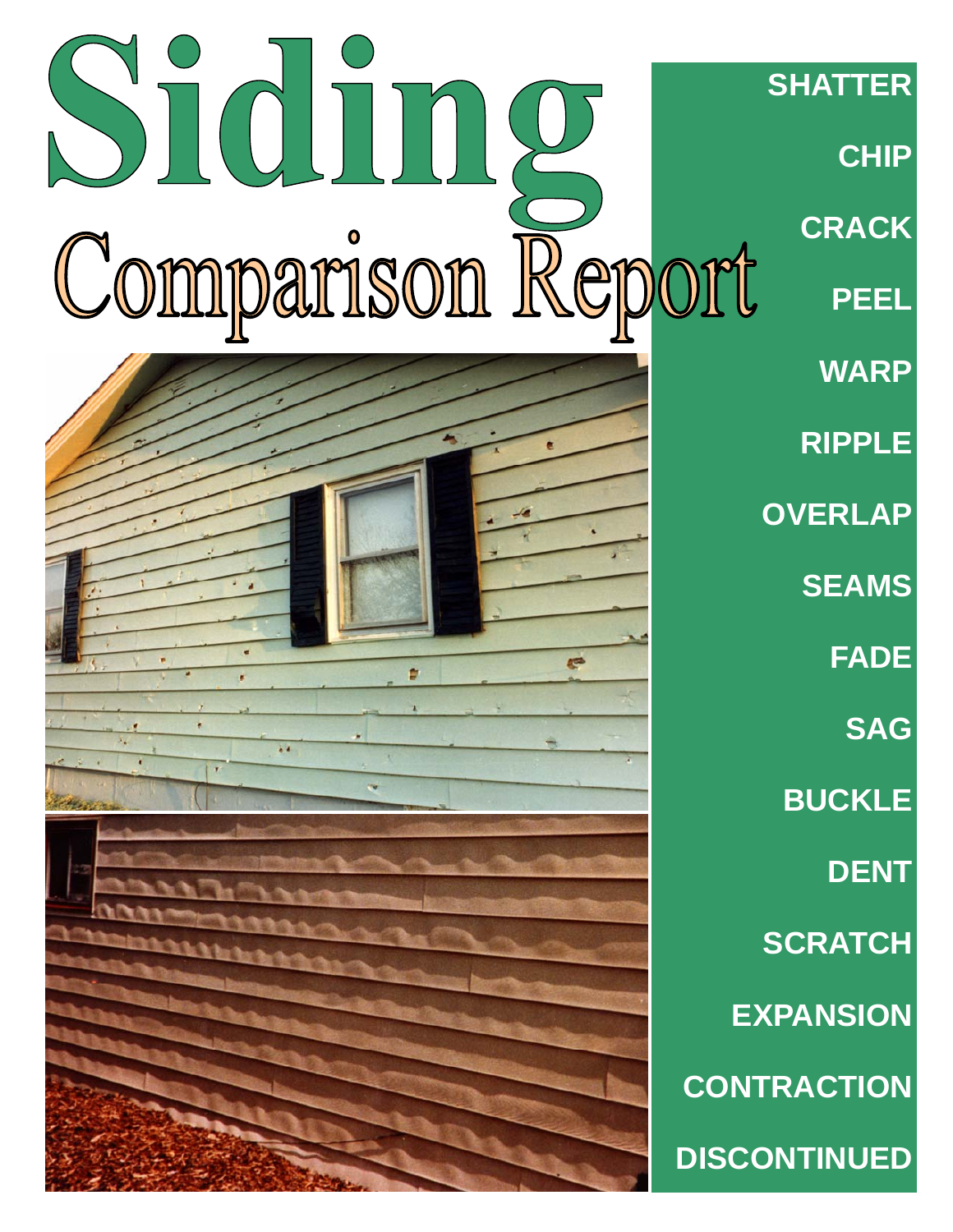|                                               | <b>ABC</b> Seamless                                                                                                                                 | <b>Vinyl</b>                                                                                                                                                                                                                                                                 | <b>Aluminum</b>                                                                                                                                                                                                                 |
|-----------------------------------------------|-----------------------------------------------------------------------------------------------------------------------------------------------------|------------------------------------------------------------------------------------------------------------------------------------------------------------------------------------------------------------------------------------------------------------------------------|---------------------------------------------------------------------------------------------------------------------------------------------------------------------------------------------------------------------------------|
| <b>Material</b><br><b>Storage</b>             | The siding begins as a steel coil<br>inside a trailer brought to the job<br>site.                                                                   | Brought to the job site in boxes.                                                                                                                                                                                                                                            | Brought to the job site in boxes.                                                                                                                                                                                               |
| Lengths<br><b>Available</b>                   | Each piece of siding is manufac-<br>tured for a custom fit to the exact<br>measurements of your home.                                               | Available in 12 ft. lengths.                                                                                                                                                                                                                                                 | Available in 12 1/2 ft. lengths.                                                                                                                                                                                                |
| <b>Overall</b><br><b>Appearance</b>           | Clean crisp look – no seams/<br>overlaps.                                                                                                           | "Stagger the overlaps and always<br>overlap away from the point of<br>greatest traffic. This will improve<br>the overall appearance of the<br>installation."<br>Contradiction: "In areas with pre-<br>vailing high winds panel overlaps<br>should face away from the winds." | "On the front and back, overlap ends<br>away from entrances so laps will be<br>less noticeable when entering the<br>house. Use random panel lengths so<br>that the laps are not conspicuously<br>lined up one above the other." |
| <b>Material Waste</b>                         | No Waste<br>Since each piece of siding is meas-<br>ured and cut to the exact length of<br>your home there is no waste.                              | Siding must be overlapped less than every 12 feet creating a pattern of at<br>least 130 seams on an average home. Utilizing the shorter pieces helps to<br>stagger the seams and minimize waste.                                                                             |                                                                                                                                                                                                                                 |
| <b>Buckling</b>                               | <b>No Buckling</b>                                                                                                                                  | "Tight nailing will cause the vinyl<br>siding to buckle with changes in<br>temperature."                                                                                                                                                                                     | "TO AVOID DISTORTION, DO<br><b>NOT DRIVE NAILS TIGHT.</b><br>allow for expansion &<br>contraction."                                                                                                                             |
| <b>Expansion</b><br><b>Factor</b>             | A 60' length of seamless steel sid-<br>ing can expand up to $11/32$ " ( $1/3$<br>of an inch) in a 75 degree tempera-<br>ture change.                | Expands $5 - 10X$ greater than steel                                                                                                                                                                                                                                         | Expands twice a much as steel.                                                                                                                                                                                                  |
| <b>Product Quality</b>                        | American made, 28 gauge steel                                                                                                                       | Varies<br>21 different grades                                                                                                                                                                                                                                                | Varies                                                                                                                                                                                                                          |
| <b>Color Retention</b>                        | <b>Fade Resistant</b><br>Never needs painting<br>(Titanium Dioxide is formulated<br>into the PVC Coating providing<br>outstanding fade protection.) | Very sensitive to ultraviolet rays<br>that cause fading.                                                                                                                                                                                                                     | Fades & Chalks                                                                                                                                                                                                                  |
| Denting,<br>Chipping, $\&$<br><b>Cracking</b> | Does not chip or crack and is much<br>more resilient to damage than<br>other sidings.                                                               | No strength: chips, cracks $\&$<br>breaks easily                                                                                                                                                                                                                             | <b>Dents Easily</b><br>Leaning a ladder against the siding<br>can cause dents.                                                                                                                                                  |
| <b>Scratching</b>                             | <b>Scratch Resistant</b><br>(5 mil PVC Coating that is 5X)<br>thicker than other finishes)                                                          | Scratches are hardly visible                                                                                                                                                                                                                                                 | Scratches easily                                                                                                                                                                                                                |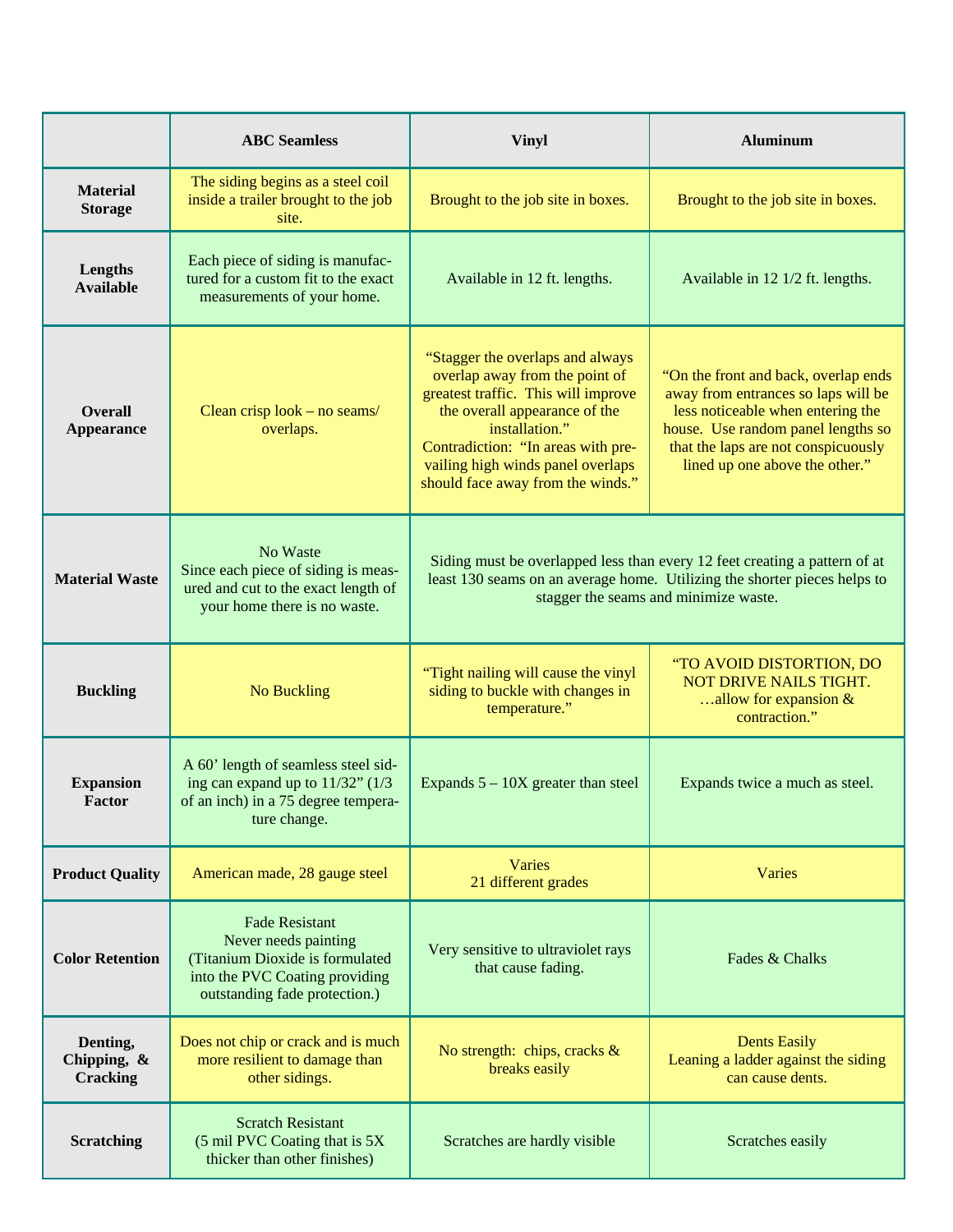|                                          | <b>ABC</b> Seamless                                                                                                                                                                                        | <b>Vinyl</b>                                                                                                                                                                                                                                                                                    | <b>Aluminum</b>                                                                                                                                                                                                                                                                                |
|------------------------------------------|------------------------------------------------------------------------------------------------------------------------------------------------------------------------------------------------------------|-------------------------------------------------------------------------------------------------------------------------------------------------------------------------------------------------------------------------------------------------------------------------------------------------|------------------------------------------------------------------------------------------------------------------------------------------------------------------------------------------------------------------------------------------------------------------------------------------------|
| <b>Rusting</b>                           | The heavy galvanizing and special<br>"cold cut" process prevents rusting<br>and is backed by a lifetime<br>warranty.                                                                                       | Does not rust                                                                                                                                                                                                                                                                                   | Does not rust                                                                                                                                                                                                                                                                                  |
| Warping,<br>Sagging &<br><b>Rippling</b> | Does not warp, sag or ripple.<br>Steel melts at 2800 degrees<br>Fahrenheit.                                                                                                                                | Vinyl softens and buckles at 156<br>degrees Fahrenheit.<br>"Can warp or distort due to expo-<br>sure to excessive heat sources<br>(barbecue grills) or reflective heat<br>sources (skylights, window reflec-<br>tion, roofing materials, pools,<br>decks, blacktop, or concrete<br>materials)." | "Can warp or distort due to exposure<br>to excessive heat sources (barbecue<br>grills) or reflective heat sources<br>(skylights, window reflection, roof-<br>ing materials, pools, decks, blacktop,<br>or concrete materials)."                                                                |
| <b>Maintenance</b>                       | Virtually maintenance free<br>(general cleaning)                                                                                                                                                           | Virtually maintenance free<br>(general cleaning)                                                                                                                                                                                                                                                | Will require painting after a few<br>years.                                                                                                                                                                                                                                                    |
| <b>Product</b><br><b>Availability</b>    | ABC color and styles are never<br>discontinued. In 1978, ABC<br>Seamless offered five siding col-<br>ors. Those original colors are still<br>available today. Homeowners can<br>now select from 27 colors. | Designs and colors are discontinued or changed at any time<br>and without notice.                                                                                                                                                                                                               |                                                                                                                                                                                                                                                                                                |
| <b>Repair</b>                            | Even after many years, you can<br>have a perfect match when adding<br>on to your home or replacing<br>damaged siding.                                                                                      | After a few years, style & color matching may not be possible due to prod-<br>uct fading or the manufacturer may have discontinued the original style<br>and/or color.                                                                                                                          |                                                                                                                                                                                                                                                                                                |
| Warranty                                 | <b>Lifetime Transferable</b><br><b>Non-Prorated Limited Warranty</b><br>Manufacturer will replace, repair,<br>or refinish defective siding panels.<br>There is a \$100 service fee.                        | Varies up to:<br><b>Lifetime Limited</b><br><b>Transferable Warranty</b><br>If products originally installed are<br>no longer available, a substitute<br>product of comparable quality and<br>price may be used.<br>(Labor to replace defective panels<br>is not covered)                       | Varies up to:<br><b>Lifetime Limited Warranty</b><br>Manufacturer will replace, repair, or<br>refinish defective siding panels; or<br>issue a refund for the value of the<br>product found to be defective.<br>Replacement parts may differ in<br>color from products originally<br>installed. |
| <b>Hail Warranty</b>                     | <b>Lifetime Transferable</b><br><b>Hail Warranty</b><br>Will pay up to \$250 toward<br>homeowner's insurance<br>deductible.                                                                                | Varies from no coverage to paying<br>a portion of the product cost that is<br>not covered by the homeowner's<br>insurance, less the deductible.<br>(Labor to replace damaged panels<br>is not covered.)                                                                                         | No Coverage                                                                                                                                                                                                                                                                                    |